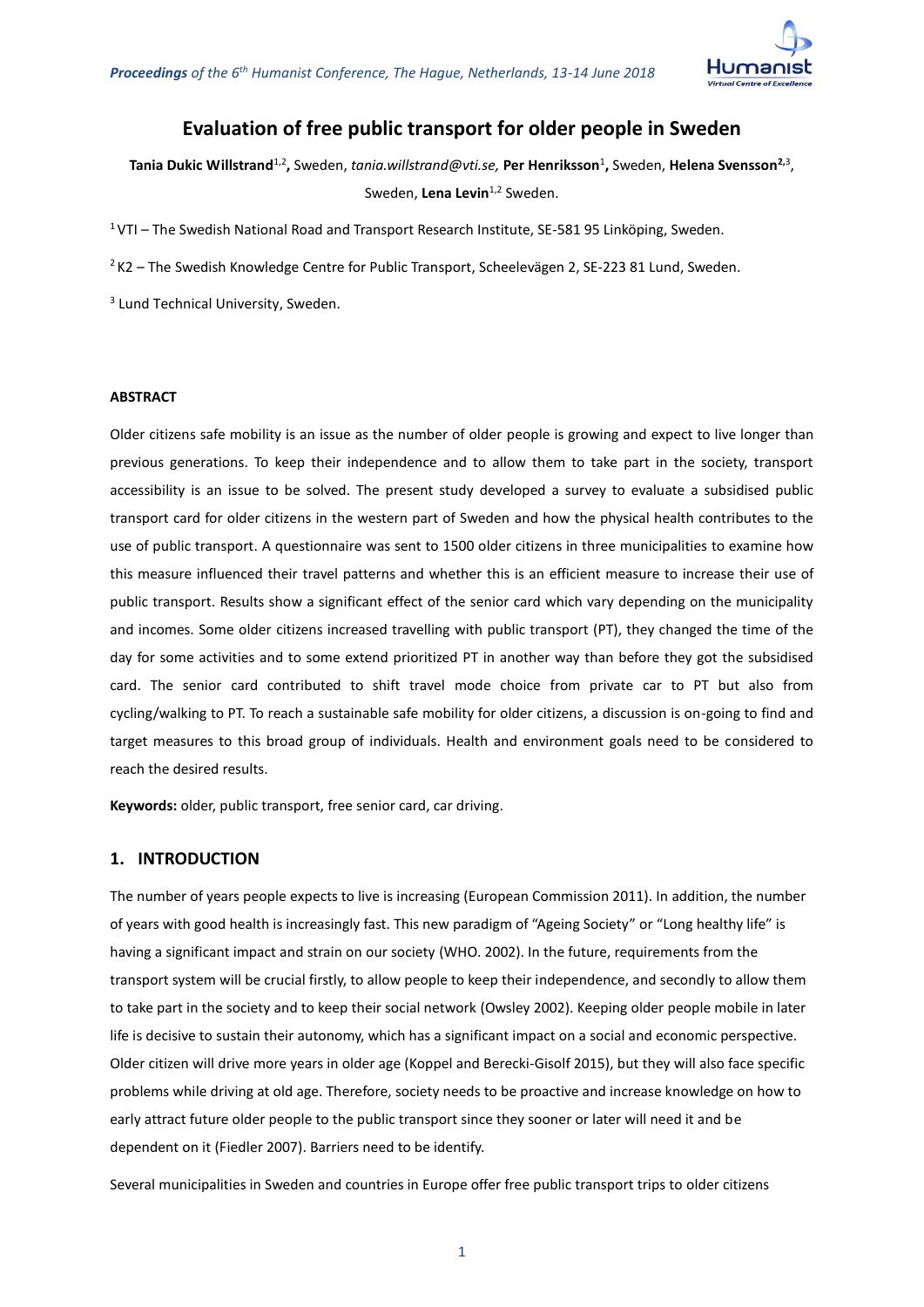through some form of "Senior card" (Laverty and Millett 2015). Rules for obtaining such a card differ in different municipalities regarding age (65+ or 75+) and regarding the time of the day to use it. Monetary incentives to increase public transport use has been reported earlier to have several effects such as increase of daily motion and social interaction (Webb, Laverty et al. 2016). However, research is not unambiguous regarding those effects.

Our theoretical framework is based on the capability concept (Sen 2009), i.e. people ability to reach their goal and make things that the perceived as valuable. In aging, these opportunities are affected by health, genetics, personality, cognitive ability, family, friends, housing, etc. In terms of mobility aspects, human ability to travel is influenced by the transport system design, costs and their accessibility. In the present study, capability is used to study how the physical capability influence the willingness and the actual use of public transport. Physical ability is measured here by asking respondents how long they could walk outside without any help and how often they actually walked.

## **1.2.Objectives**

The present study aims to evaluate the effect of subsidised public transport for older citizens in three municipalities in the western part of Sweden. The effects are studied based on how older use of public transport has changed due to the introduction of a senior card. A special focus is to examine the relationship between subsidised public transportation and physical capability.

## **2. METHOD**

#### **2.1.Participants**

A random sample from the Swedish Population register (SPAR 2017) was done for 250 women and 250 men from each of the three municipalities. The only criterium was that citizen had to be older than 65 years old in 2017 to fulfil the senior card requirement. Two municipalities were chosen based on a broad range of public transport and one municipality with a limited range of public transport [\(Table 1\)](#page-1-0).

<span id="page-1-0"></span>

| <b>Municipality</b> | <b>Environment</b> | <b>Public transport</b><br>density | <b>Conditions for use of the Senior</b><br>card     | Sample              |
|---------------------|--------------------|------------------------------------|-----------------------------------------------------|---------------------|
| Göteborg            | Urban              | High                               | Low traffic hours $(8:30-15 \&$<br>18-06), 65 years | 250 men & 250 women |
| Mölndal             | Suburb             | High                               | Low traffic hours $(8:30-15 \&$<br>18-06), 65 years | 250 men & 250 women |
| Svenljunga          | Rural              | Low                                | 24h/everyday, 65 years +<br>one-time fee of 15€     | 250 men & 250 women |

**Table 1 - Characteristics of the sample.**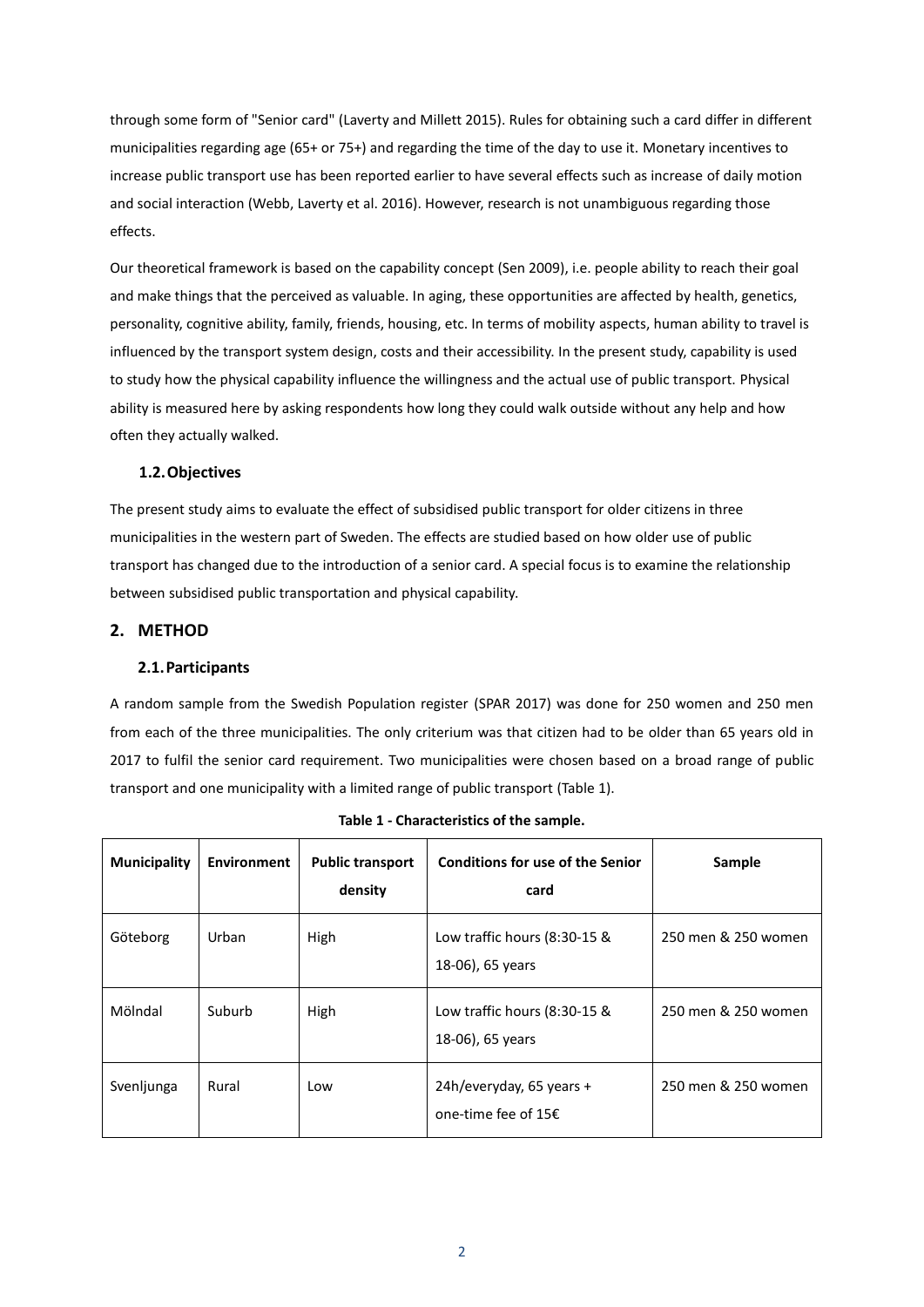#### **2.2.Survey**

A survey was designed to evaluate the senior card among older citizen. The survey was composed by 43 questions in total. The questions covered participants' background, health, travel habits, use of public transport and senior card, car driving, travel experience and everyday life satisfaction. The survey was sent by post on October 20, 2017. No reminder was sent. Completed questionnaires were scanned and the result was delivered to VTI for further analysis. No personal data was collected that could identify the respondents. Statistical analyses were done with SPSS® (version 22.0). A p-value of <0.05 was considered statistically significant. Pearson Chi-square tests were used for non-parametric data analysis.

## **2. RESULTS**

The response rate was 43%, i.e. 648/1500 participants. 45 percent of men answered the survey respectively 42 percent of women. The mean age was 75 years [66-93]. About 1/3 lived alone and 63% lived in a relationship. Concerning their living conditions, 45% lived in a flat and 53% in their own house.

#### **3.1.Senior card users**

In total, 80% of the participants who received a senior card offer did accept it, 13% did not. Within the 80%, 64% do use the card all the time or very often. A significant difference in card usage was found between different municipalities where users are mostly found in urban and suburban areas (χ2= 264; p<0.01), se Figure [1.](#page-2-0)



**Figure 1: Percentage of users/non-users of the senior card per municipality.** 

#### <span id="page-2-0"></span>**3.2.Changes in travel patterns**

There is a general effect in terms of PT use increase after the introduction of the senior card, 61% of users reported an increase of PT use after receiving the senior card [\(Figure 2\)](#page-3-0). However, the effect is different depending on the municipality where they lived (Göteborg 67%, Mölndal 56% and Svenljunga 45%; χ2= 19.1;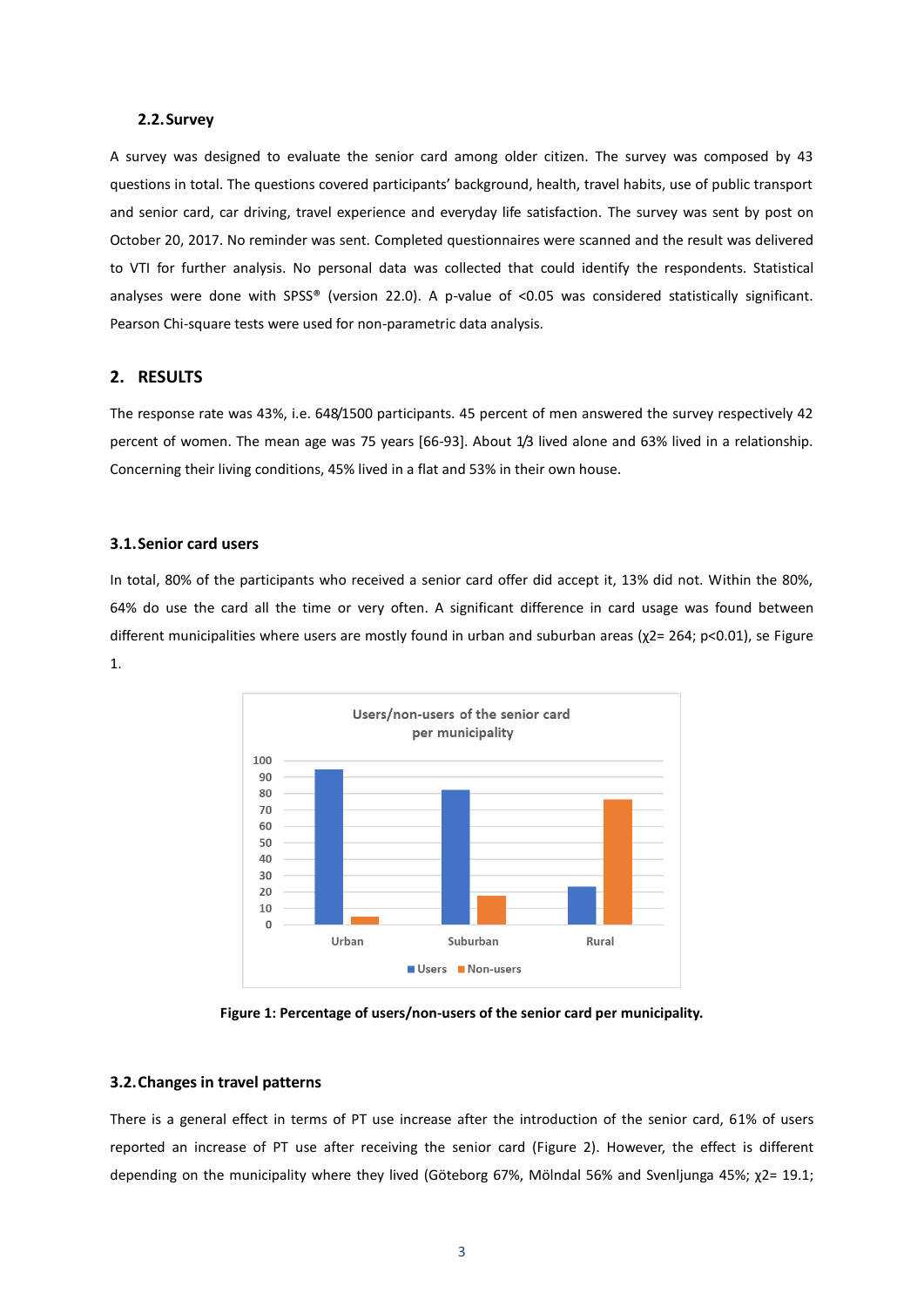p<0.01) and depending on the incomes where the less incomes the more use of PT (χ2= 32.2; p<0.01). About half of the users has adjusted the time slot to use PT to fit into the senior card traffic hours. Both municipality and incomes do have an effect where users living in an urban area and with lowest incomes adjust their time the most. About 1/3 users reported the card to be too limited in terms of geography and hours to satisfy their travel needs.



<span id="page-3-0"></span>**Figure 2: Distribution of answers to questions concerning the general effect of the senior card (%).**

To examine whether the senior card contributes to a shift of transport mode, card users were asked how they travelled before and after the senior card introduction for their different activities. Overall, there is a consistency of the majority of transport mode before and after the senior card for most of the travels [\(Table 2\)](#page-3-1). For travels done by PT before the senior card introduction, 97% of the travels in average are still done by means of PT after the introduction of the senior card. For travels done with a car before, a shift in favour to PT is observed for service, meet friends/family and associations activities. PT afterwards account for 24-35% of these trips. For travels done with a cycle or by walk before, a shift in favour to PT is observed for shopping, service and meet friends/family. The corresponding PT percentage is now 30-35%.

| Travels done by (bus/car/cycle) | Travels done by public transport after |  |
|---------------------------------|----------------------------------------|--|
| before the senior card          | the introduction of the senior card    |  |
| <b>APP</b>                      | $\left( -\right)$                      |  |
|                                 | W                                      |  |

## <span id="page-3-1"></span>**Table 2: Shift of transport mode after the introduction of the senior card.**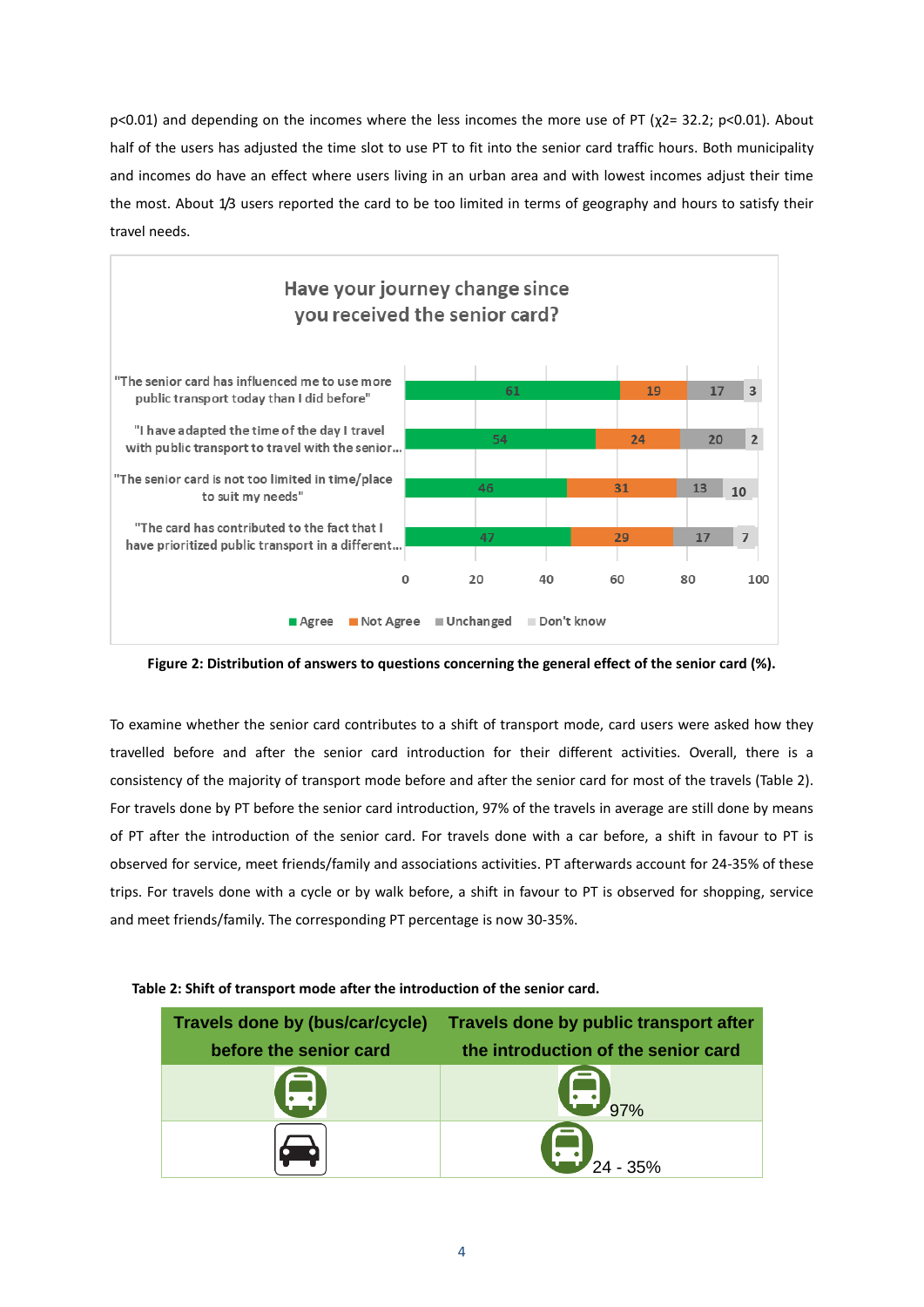



## **3.3.Physical capability and transport**

Physical capability and transport choice was studied by examining the relationship between the introduction of the senior card (i.e. if respondents have applied for it or not) and how long the respondents could walk outside without any help (i.e. from 0-200m to more than 1km). Respondents who started to use the senior card were significantly more able to walk long distances outdoors, compared to those who did not use the senior card ( $\chi$ 2= 8.4; p<0,05). Moreover, respondents who used the senior card were more satisfied with their possibilities to travel with PT (χ2= 264; p<0,01). In contrast, respondents who did not accept the senior card are the one who are driving almost every day.

## **3. DISCUSSION**

The present study shows a significant effect of the senior card onto travels patterns of older drivers. These effects are varying depending on the municipality of living, the economical situations as well as the household composition. Majority of the senior card users reported to have increase their PT use, half of them reported an adjustment of their hours to use PT to fit the card requirements. These changes primarily concern people in urban and suburban areas, with lower incomes and for services and social activities. Regarding the travel pattern of the senior card users, a shift of 24-35% (depending on activities) of travels was observed from card to PT and 30-35% from cycle/walk to PT. Although, a significant relationship was found between respondents physical capability and the use of the senior card where the better the physical capacity the more use of the senior card.

The senior card seems to have contribute to decrease to some extend the number of travels done by car in favour of PT use. Earlier research has also showed a relationship between the use of (subsidised) PT and benefits in terms of increase physical activity (Coronini-Cronberg, Millett et al. 2012, Webb, Laverty et al. 2016, Rouxel, Webb et al. 2017). The shift from cycling and walking to PT is quite common when PT service becomes fully subsidised, not only for older age groups. Studies have shown that although the measure gives a major travel increase, free public transport might also contribute negative environmental and health effects due to supply increase and shift from bicycle and walking to public transport (Fernley 2013, Nilsson, Stjernborg et al. 2017).

In conclusion, the measure to sponsor PT travels for older citizens seems to have a rather positive effect regarding their mobility and their level of physical activity. However, the effect seems to be limited to older people who are rather fit physically and live in areas where there is a rather good availability of PT. A holistic approach is needed to cover a broader spectrum of older citizens and to insure that their needs are covered by the available public transport.